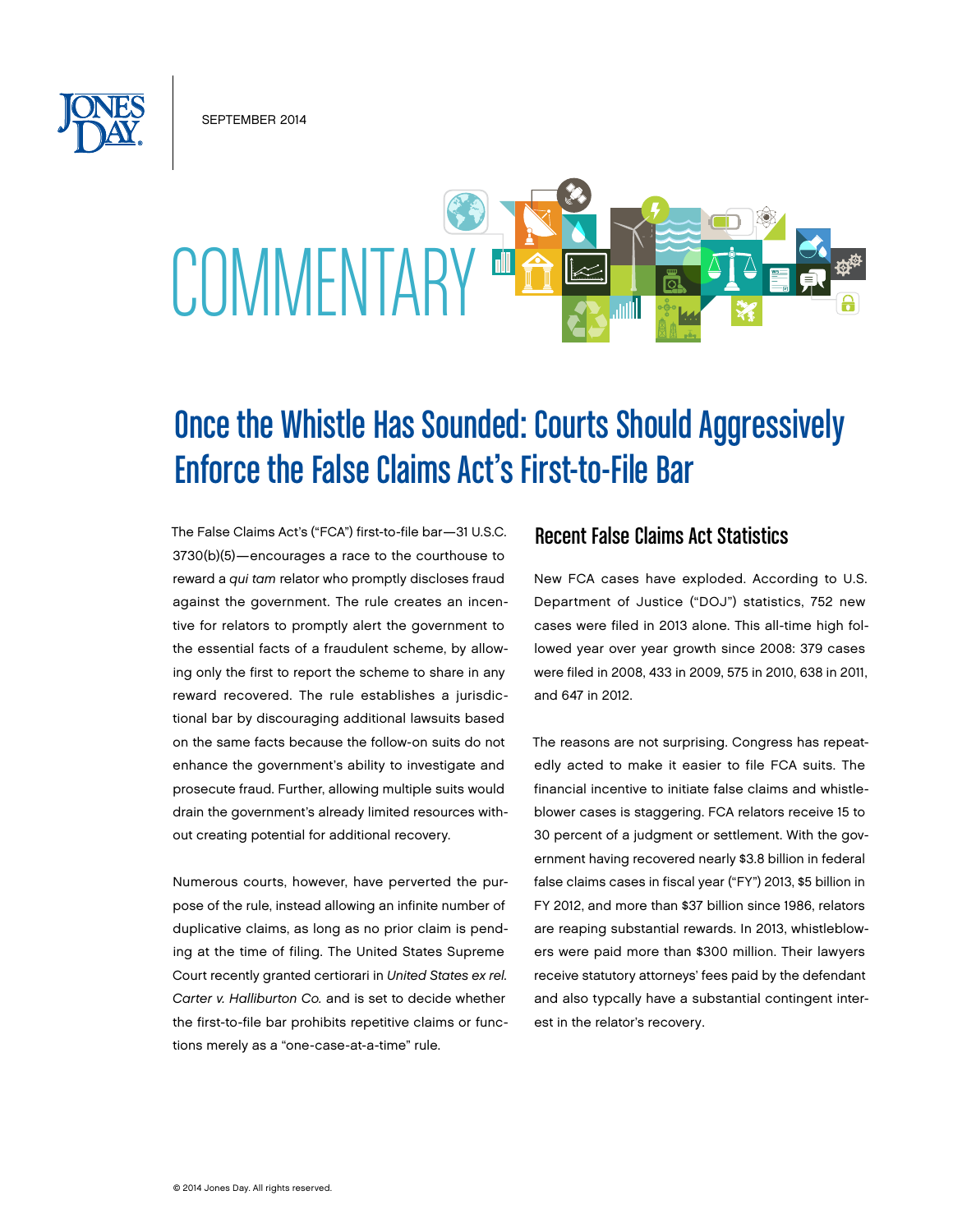In the face of these incentives, "'[t]he primary function of a *qui tam* complaint is to notify the *investigating* agency, i.e. the Department of Justice,' and a *qui tam* complaint 'serves first and foremost as notice to the Attorney General that he should investigate the allegations.'" *U.S. ex rel. Folliard v. Synnex Corp.*, 798 F. Supp. 2d 66, 71 (D.D.C. 2011) (emphasis in original) (quoting *U.S. ex rel. Folliard v. CDW*, 722 F. Supp. 2d 37, 42 (D.D.C. 2010)). Thus, the FCA contains an "exception-free" jurisdictional bar that states, "[w]hen a person brings an action under this subsection, no person other than the Government may intervene or bring a related action based on the facts underlying the pending action." 31 U.S.C. § 3730(b)(5); *see U.S. ex rel. Ortega v. Columbia Healthcare, Inc*., 240 F. Supp. 2d 8, 12 (D.D.C. 2003) ("Section 3730(b)(5) sets up an exception-free, first-to-file bar."). The first-to-file bar is intended to bar secondary suits that do nothing more than remind the government of the facts it learned from the first lawsuit. *U.S. ex rel. Shea v. Verizon Business Network Serv. Inc*., No. 1:09-cv-1050, 2012 U.S. Dist. LEXIS 163525, at \*9 (D.D.C. Nov. 15, 2012) (discussing *U.S. ex rel. Chovanec v. Apria Healthcare Group Inc*., 606 F.3d 361, 364 (7th Cir. 2010)).

## The Majority of Recent Case Law Prohibits Repetitive Claims

"[S]o long as a subsequent complaint raises the same or a related claim based in significant measure on the core fact or general conduct relied upon in the first *qui tam* action, the § 3730(b)(5)'s first-to-file bar applies." *U.S. ex rel. Grynberg v. Koch Gateway Pipeline Co*., 390 F.3d 1276, 1279 (10th Cir. 2004). Most courts examining the first-to-file rule have interpreted the meaning of "related action based on the facts underlying the pending action" quite broadly, holding that the facts of the later-filed *qui tam* need not be identical for the suit to be barred by the rule. Instead, most courts have interpreted the rule to apply when a later-filed *qui tam* complaint is based on either (i) the same "type of fraud," (ii) the same "essential elements," or (iii) the same "material elements" of fraud. *See*, e.g., *U.S. ex rel. Lujan v. Hughes Aircraft Co*., 243 F.3d 1181, 1189 (9th Cir. 2001). Thus, the ultimate question is "whether the [later-filed] complaint alleges a fraudulent scheme the government already would be equipped to investigate based on the [earlier-filed] complaint." *U.S. ex rel. Batiste v. SLM Corp.*, 659 F.3d 1204, 1209 (D.C. Cir. 2011). What the vast majority of case law demonstrates is that courts will

not allow a relator to get around the first-to-file bar simply by alleging a new place, time, or item by which the same fraudulent scheme is being carried out. There is no one specific list of similar characteristics to consider when looking at a first-to-file issue. Rather, the court will look at the purpose behind the FCA provision. If there is enough evidence to put the government on notice that the fraud was being committed, the second lawsuit should be barred.

In a recent case that could have broad implications for pharmaceutical companies facing FCA allegations, the First Circuit held that the first-to-file bar applied where the laterfiled complaint alleged a scheme to promote different offlabel uses for the same prescription drugs. *U.S. ex rel. Wilson v. Bristol-Myers Squibb, Inc.*, 750 F.3d 111 (1st Cir. 2014). The court held that the "essential facts test" had been satisfied where the two complaints involved the same defendants, the same drugs, the assertion of nationwide schemes, and common mechanisms of promotion that lead to common patterns of submission of false claims, even though the drugs were marketed for different diseases and symptoms. *Id*. at 119. In reaching this conclusion, the court also noted that "[w]hether the first complaint results in there being an actual government investigation and whether any such investigation extends to off-label uses to treat different diseases is not the point." *Id*.

Courts have also applied the first-to-file bar in cases where different products were at issue. For example, in *U.S. ex rel. LaCorte v. SmithKline Beecham Clinical Laboratories, Inc*., a number of *qui tam* actions were brought in connection with the allegedly fraudulent ordering and billing of certain blood tests. 149 F.3d 227 (3d Cir. 1998). Although the later-filed complaint identified a few different tests from the earlier-filed action, the court still held that the first-to-file bar applied, stating that the original complaint "clearly did not intend to provide an exhaustive list of tests improperly included in the . . . orders." *LaCorte*, 149 F.3d at 236. Accordingly, the original complaint was broad enough to bar the claims in the subsequent complaint.

Similarly, in *Synnex*, the relator asserted that the defendants had misrepresented the country of origin for various computer products, mostly Cisco products. 798 F. Supp. 2d at 73. An earlier case had alleged the same scheme of falsifying countries of origin, but with regard to some different products,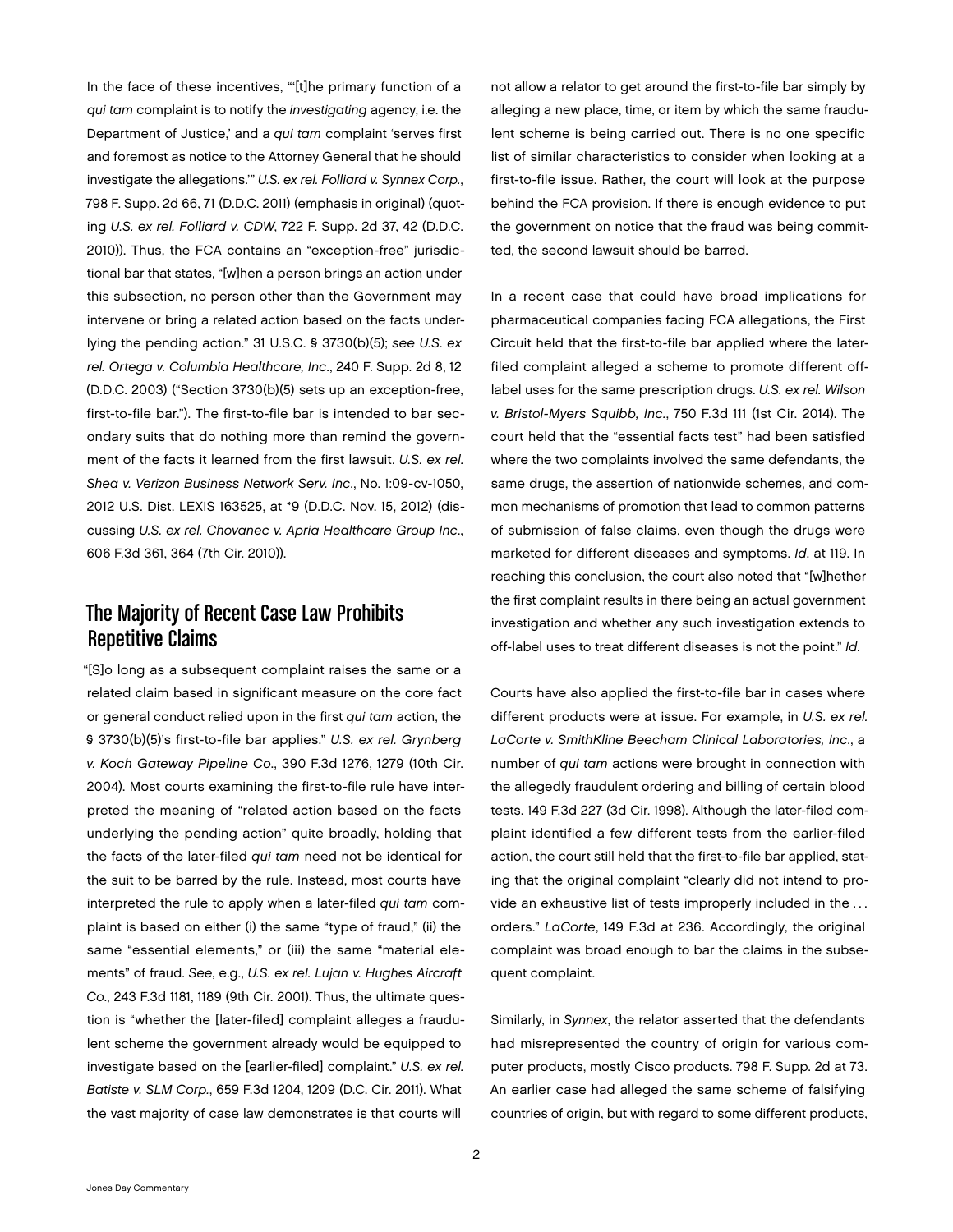mostly HP goods. *Id.* The court held that this difference was not sufficient to allow the relator to get around the first-tofile bar. *Id*. Rather, the court explained that "the first-to-file bar applies unless the complaint alleges a different *type* of wrongdoing, based on different material facts." *Id.* (emphasis in original) (internal quotations omitted). Further, the fact that the relator alleged that the defendants made "false claims to different agencies under different contracts [did] not mean that the complaints incorporate different material elements." *Id.*; *Shea*, 2012 U.S. Dist. LEXIS 163525 at \*9.

Other courts have applied the first-to-file bar in cases involving different geographic regions and time periods. For example, in cases alleging a nationwide scheme, courts will apply the first-to-file bar to a subsequently filed lawsuit that identifies fraudulent acts in a state not specifically named in the earlier-action. *See U.S. ex rel. Hampton v. Columbia/HCA Healthcare Corp*., 318 F.3d 214, 218 (D.C. Cir. 2003) (noting that the original complaint had alleged a nationwide scheme and had only used those states as "examples or samplings of a huge number of illegal payments from Medicare ... received ... in 3 states."). Likewise, a difference in the time period also will not prevent the application of the first-to-file bar. *See Chovanec*, 606 F.3d at 365 (applying the first-to-file bar to a later-filed action alleging a fraudulent scheme occurring after the time period covered in the earlier-filed complaint and settlements, but granting dismissal without prejudice so that the relator could refile its claims since the earlier actions were no longer pending).

## Several Courts Have Perverted the Purpose of the First-to-File Bar

Contrary to the overwhelming majority of cases that broadly interpret the first-to-file rule to prohibit related claims, several circuits have perverted the purpose of the rule and limited its application. In *Chovanec*, the Seventh Circuit held that once the initial complaint was no longer pending, the bar of § 3750(b)(5) was inapplicable and allowed the relator to file a new *qui tam* action. 606 F.3d at 362-65. The court noted that if the later-filed case were brought while the original case was pending, it would have to be dismissed "rather than left on ice." *Id*. at 362. In reaching this conclusion, the court reasoned that while the doctrine of claim preclusion may prevent filing of subsequent cases, the first-to-file bar should not,

especially where the original case was dismissed on reasons other than the merits or dismissed without prejudice. *Id*. at 362–65.

Likewise, in *Carter*, now before the Supreme Court, the Fourth Circuit held that the first-to-file bar did not stop the relator from refiling a related case once the original actions had been dismissed. 710 F.3d at 183. In reversing the district court, the Fourth Circuit found that the relator's claim, which was filed while related actions were pending, should have been dismissed without prejudice based on the first-to-file rule.

In its brief in opposition to certiorari, the respondent relator argues that a dismissal for lack of jurisdiction categorically cannot be with prejudice and that precluding copycat actions creates immunity from suit. However, as pointed out by the petitioner defendant, the relator's position conflicts with the purpose of the rule and other precedent. The purpose of the first-to-file rule is to notify the government that it should investigate a potentially fraudulent scheme. That purpose is not furthered by permitting a relator to file duplicative actions concerning the same allegedly fraudulent scheme. Further, the concern raised by the petitioner in *Carter* that dismissal with prejudice based on the first-to-file bar will create immunity is simply untrue. The first-to-file bar prevents only an action by a private person, while the government remains free to prosecute FCA claims. However, as noted by the petitioner defendant in *Carter*, the Ninth Circuit's rationale in *U.S. ex rel. Lujan v. Hughes Aircraft Co.*, 243 F.3d 1181 (9th Cir. 2001) requires dismissal of a related complaint even where the earlier-filed complaint has already been dismissed. Further, the D.C. Circuit's recent decision in *United States ex rel. Shea v. Cellco Partnership*, 748 F.3d 338 (D.C. Cir. 2014), likewise confirms that the FCA's first-to-file rule bars subsequent related suits even if the prior action is no longer pending. In reaching this conclusion, the D.C. Circuit expressly disagreed with the Fourth Circuit's holding in *Carter* and with precedent in several other circuits, indicating a clear circuit conflict.

### Conclusion

By effectively treating a first-to-file dismissal as curable, the Fourth and Seventh Circuits have ignored the purpose of the first-to-file bar—i.e., to notify the government that it should investigate a potentially fraudulent scheme. Allowing